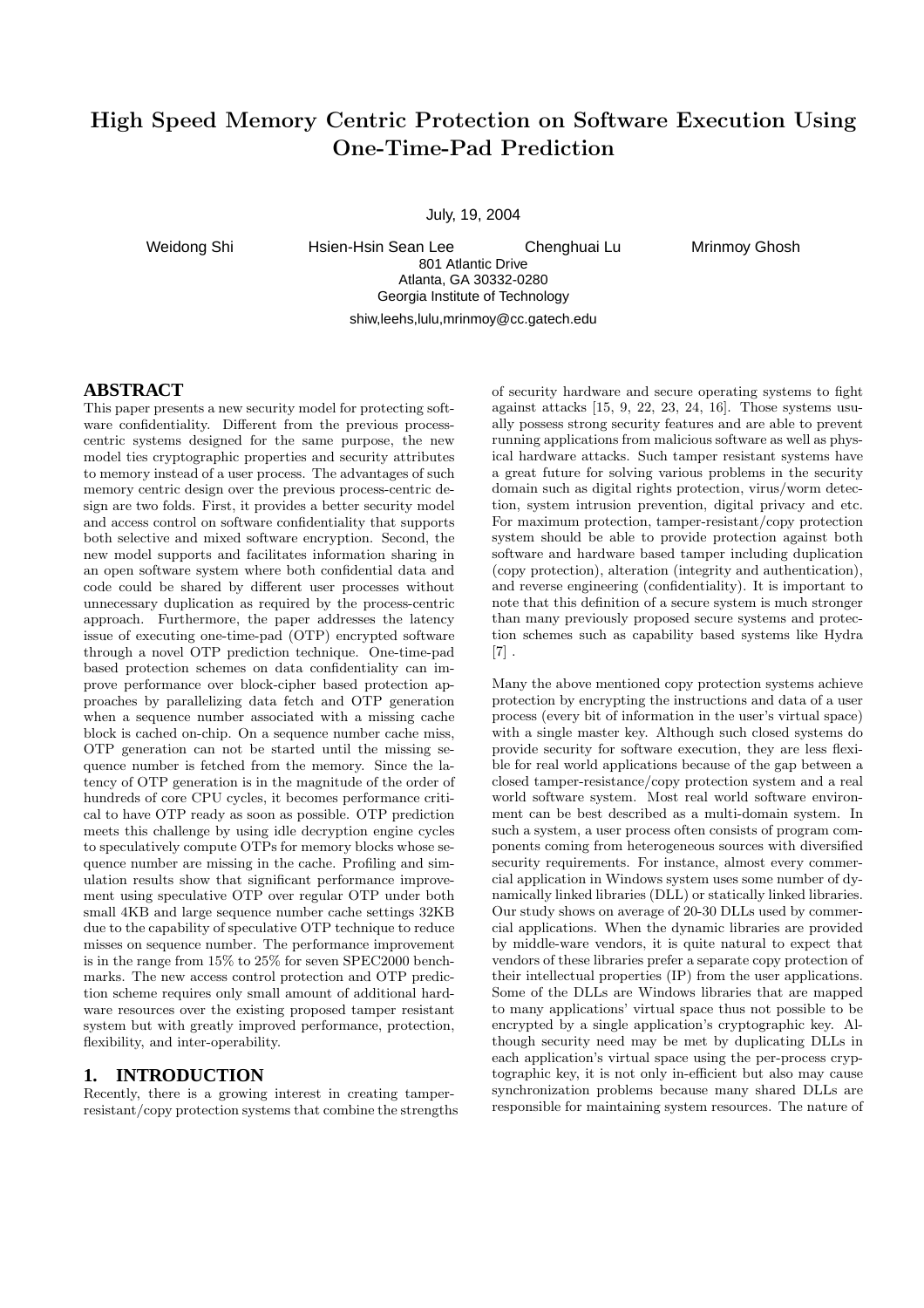de-centralized development of software components by different vendors makes it difficult to enforce a process centric protection scheme.

It is important to point out that protection provided by virtual memory system does not solve the problem because we assume that all the data and software components belonging to different security domains co-exist in the same virtual space. Though traditional capability based protection systems such as Hydra [7] and CAP [17] provide access control on information, they are not tamper resistant systems designed to protect against software duplication, alternation, and reverse engineering. Specifically, systems such as Hydra and CAP do not address the following problems:

- Integrity issue: How access control interacts with other protections provided by a copy protection system. Hardware supported integrity checking and encryption are two absolutely necessary components for a tamper resistant system that protects against physical based tampering of software integrity and confidentiality.
- Implementation issue: How control on information sharing and access can be implemented efficiently at architecture level and tied to a modern day out-of-order processor pipeline.
- Performance issue: Capability based control on information access is costly to implement and could not satisfy the performance goal demanded by a modern day computing systems.
- Programming issue: A full blown capability based system requires a different programming model and complicated security policy management, which prohibits its adoption by the industries.

In order to provide high speed protection for software in open systems, a number of challenges on both the security side and the performance side have to be addressed,

- Challenge of fine-grain security protection. A fine-grain protection on process memory must be implemented so as to protect different software components from hackers as well as other un-trusted software components. This fine-grain security protection should allow to different security requirements for different software components, by providing facilities such as selective encryption and mixed encryption. Selective encryption means that only selected regions of a user memory space are protected with encryption and mixed encryption refers to that user space can be partitioned into sub-spaces, each encrypted using different keys.
- Challenge of access control. Since all the software components and their data reside in the same virtual space, access control has to be proposed to safeguard each protected domain so that information confidentiality can not be compromised.
- Challenge of low overhead switching between security domains. Because all the software components are in the same virtual space, switching between protected domains would be far more frequent than switching between application mode and the kernel mode, which often involves heavy handed system calls. Thus a light weighted switch-

ing mechanism is required.

• Challenge of low data decryption latency. Decryption latency plays a major role in performance of a secure system that supports confidentiality protection. OTP based protection schemes have been proposed recently to meet this challenge by parallelizing data fetch and decryption (OTP generation). But, a sequence number associated with each data block has to be cached inside the chip. When the sequence number is missing in the on-chip cache, it has to be brought into the secure processor, possibly decrypted first, then used to generate OTP using a standard cryptographic function often taking hundred of cycles to complete. After all these, the result OTP can be applied to the encrypted data. Large size sequence number cache can improve performance but add significant cost on chip size.

In this paper, we present a new framework called MEmory-Centric Security Architecture or memory centric tamper resistant /copy protection system which provides protection on software integrity and confidentiality using a new set of operating system and architecture features that support secure software execution in a heterogeneous multi-domain, multilevel security system. In this system, a concept, called memory module, is used as the basic atomic unit for managing security. Memory module refine security control over the existing systems. Based on the per module security attributes, access control can be defined to prevent unauthorized access on confidential information stored in a memory module. On the performance side, a novel OTP prediction technique is presented for the first time to further reduce the latency overhead of confidentiality protection. It is important to point out that the OTP prediction technique does not trade security for performance. It is an architecture optimization and equally secure as a regular OTP based protection.

The major contributions of our work are:

- A unique memory centric protection system on software confidentiality and integrity that is different from the existing systems (e.g., XOM, AEGIS) by providing better support for fine-grain information sharing in a multidomain, multi-task tamper resistant environment.
- A unique secure processor model that protects software components from one another to prevent illegitimate information access across different tamper resistant domains. Different from the previous systems on fine-grain access control such as Hydra and CAP, it is simple, efficient in performance with support of access control speculative execution (ACSE), light-weight in implementation, integratable, and transparent (require almost no change on the current programming model).
- A novel OTP prediction technique that significantly reduces the latency overhead on fetching OTP encrypted data from memory.

The rest of the paper is organized as follows. In section 2, we give a high level introduction to our security model. This section paves the road for the detailed presentation of each component of the memory centric security model and its architecture support in section 3, followed by evaluation and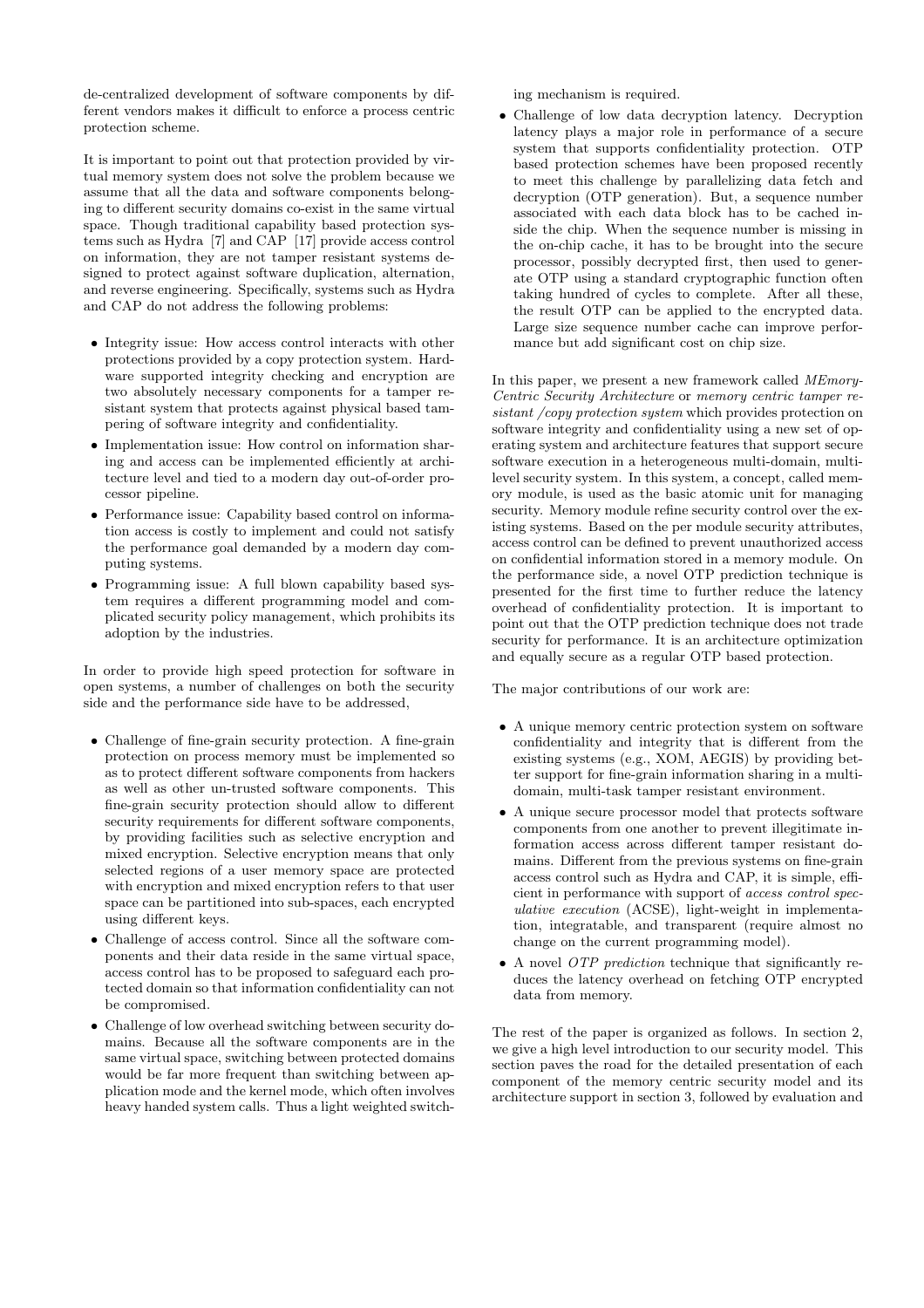

Figure 1: Memory-Centric Security Architecture

results. Discussion of related work is presented in section 5 and finally section 6 concludes the paper.

### **2. MEMORY-CENTRIC SECURITY ARCHI-TECTURE**

In this section, we give an overview of our security model, called MEmory-centric Security Architecture (MESA) in contrast to the process-centric security model in prior work. Figure 1 generalizes the security model and its operating environment. It highlights certain assumptions made by MESA,

- It is assumed that everything outside the CPU is unprotected and subject to malicious tampering. The physical RAM itself is neither protected and hackers could read/overwrite the memory content directly without involving the CPU. Furthermore, all the system/peripheral bus traffic is exposed and could be traced by the hackers.
- Like other tamper resistant systems, there is a pair of public-private keys associated with each secure processor. The secure processor's private key is permanently burnt into the processor core and could not be accessed by software [15].
- MESA assumes hardware supported encryption/decryption and integrity check. When a cache line size memory block of either data or instructions is brought into the secure processor, it is decrypted and integrity of the entire virtual memory space is verified using hash tree or MAC tree [21, 1]. When a cache line is evicted from the secure processor, it is encrypted and hash/MAC tree is updated. The keys used for encryption/decryption and integrity verification are set by the software vendors and encrypted by the secure processor's public key.
- MESA assumes the existence of a secure BIOS stored in a securely sealed persistent storage device. Execution of the secure BIOS is protected by tamper resistant measures.
- Most of the OS codes are treated as regular program except a small set of core services, called secure kernel. The secure kernel is signed and authenticated by the secure BIOS during system boot [3]. Furthermore, integrity code is computed for each cache-line size block of instructions of the secure kernel and verified each time it

is brought into the processor, therefore un-tamperable. To further enhance security, secure kernel can be implemented as firmware stored in either an on-chip ROM or an off-chip securely sealed persistent memory.

- All the security process context such as keys, root signatures, and etc defined in this paper are managed by the secure kernel and securely preserved during process context switch.
- A secure processor can either run at debug mode or retail mode. In debug mode, decrypted software can be traced. But in the retail mode, processor exceptions and traps used for debugging are all disabled, thus preventing users from tracing the software. A bit for setting the mode is defined as part of the signed binary image of an application.

First in this section, we describe MESA from system perspective. The focus would be to present a global picture how MESA operates as a system. In the next section, we will present efficient implementation of MESA at architecture level.

One critical concept MESA uses is memory module. A memory module is a virtual memory segment initialized with a set of security attributes provided by the binary images that are loaded into it. It is an information container that may hold either data or code or both. A set of security attributes are defined for each memory module beside its location and size and initially set by system or software vendors. These security attributes include security protection level, one or more symmetric encryption keys encrypted using secure processor's public key, authentication signature ( MAC or hash tree), accesses control information, etc. For each application process, the secure OS kernel maintains a list of memory modules and their attributes as process context. The security attributes set by software vendors can be encrypted and authenticated using a processor's public key. They are decrypted and verified by the secure processor using the corresponding private key. Security attributes are protected when they are stored in the external RAM.

Based on the security attributes, access control of memory module can be carried out. Active module is defined as the currently executing module. When the active module is to access some memory location of some other module, the access will be checked. If the active module is allowed to access the memory module, the access will be granted. Otherwise, security exception of access violation will be raised. There are two basic types of modules, private and public. Private modules can be called by other modules but direct access to its data or instructions is disallowed. Public module can be accessed by any other module. Note that public modules may be different on other security attributes.

Secure OS kernel is responsible for managing memory modules at OS level. Among the major services provided by the secure kernel are, process and *module* creation, *module* authentication, access control. We will discuss them one by one.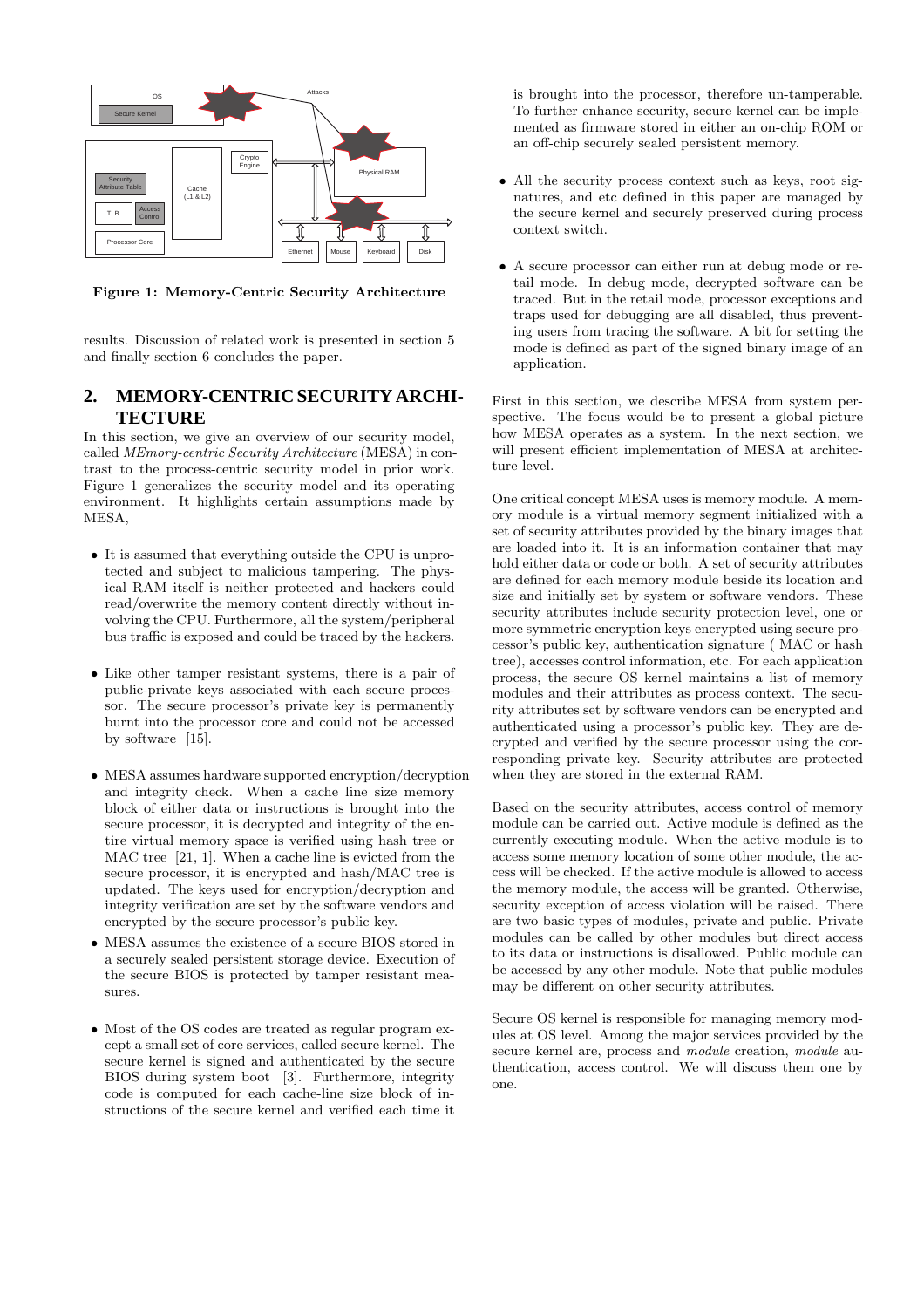|                               |                      |                |               |                 |             |     |                                                               | Memory Space Allocation                                     |  |
|-------------------------------|----------------------|----------------|---------------|-----------------|-------------|-----|---------------------------------------------------------------|-------------------------------------------------------------|--|
| Application Binary Image      |                      |                |               |                 |             |     |                                                               |                                                             |  |
| Name                          | Type                 | Signature      | Crypto<br>Kev | Access<br>Right | Certificate |     |                                                               |                                                             |  |
| app module                    | code &<br>data       | $***$          |               | public          |             |     | Middle-ware (code, data, private<br>heap, private stack)      |                                                             |  |
| Middleware and Shared         | Library Binary Image |                |               |                 |             |     |                                                               | Shared library (code, data,<br>private heap, private stack) |  |
| Name                          | Type                 | Signature      | Crypto<br>Kev | Access<br>Right | Certificate |     |                                                               |                                                             |  |
| Middle-ware                   | code/<br>data        | ***            | $***$         | protected       | ***         |     |                                                               |                                                             |  |
| Shared<br>Library             | code/<br>data        | ***            | $***$         | protected       | ***         |     | Application, public interfaces,<br>shared public heap, shared |                                                             |  |
| Middle-ware                   | Interfac<br>e        | ***            | $***$         | public          |             |     | public stack                                                  |                                                             |  |
| Shared<br>Library             | Intertac<br>e        | ***            | $***$         | public          |             |     |                                                               |                                                             |  |
| Process Memory Module Context |                      |                |               |                 |             |     |                                                               |                                                             |  |
| ID                            | <b>Name</b>          | Type           | Signature     | Crypto<br>Key   | Priv Stack  |     | Priv Heap                                                     | Certificate                                                 |  |
| 0x2100ab87                    | app<br>module        | Code &<br>data |               |                 |             |     |                                                               |                                                             |  |
| 0x261fab12                    | Middle-<br>ware      | Code &<br>data | $***$         | $***$           | Yes         |     | Yes                                                           |                                                             |  |
| 0xff321706                    | Shared Lib           | Code &<br>data | ***           | ***             | Yes         | Yes |                                                               |                                                             |  |
| 0x65a6fd21                    | Public               |                |               |                 |             |     |                                                               |                                                             |  |

Figure 2: Secure Memory Module Management

# **2.1 Memory Module Creation**

Firstly, during process creation, the secure OS kernel will create a list of memory modules associated with the process. Figure 2 shows an example application. Assume that an application developer will use compiled binaries from two different sources. Both of them want the linked libraries to be protected from reverse engineering or tampering. Each vendor will provide two binary images. One image is encrypted using a key chosen by the corresponding vendor plus a root binary image authentication signature computed using hash tree or MAC tree (message authentication tree) algorithm. The other one stores a public interface to the encrypted codes for the application developer to use. Details of how to perform encryption and authentication have been studied recently in [15, 9, 22]. Each vendor independently sets the security attributes of released binary images. During process creation, the secure kernel creates a secure memory module context based on the binary images. Each memory module is uniquely identified with a randomly generated ID. For the example, there could be three modules if the application itself does not demand special protection.

For dynamically linked libraries, a different module is created with a different ID when it is linked to a different process. However note that the code itself is not copied. It is simply mapped to the new process's memory space with a different module entry in the module context table.

Heap and stack are two types of dynamic memory that can be owned by a module. Privacy of information stored in the heap and stack is protected under the same security requirement of the module they belong to. When execution switches to a different module, the processor stack register is re-loaded so that it will point to the next module's private stack. Details of private stack are presented in the subsection of cross module procedure call.

With a private heap, there comes the issue of memory management of private heaps associated with each module. Does each module need its own heap allocator? The answer is no. Heap management can be implemented in a protected shared system library. The key idea is that with hardware

| Intrinsic                   | <b>Parameters</b>      | Explanation                                                                                                                                                                                                             |  |  |  |
|-----------------------------|------------------------|-------------------------------------------------------------------------------------------------------------------------------------------------------------------------------------------------------------------------|--|--|--|
| sec malloc(s,id)            | s: size; id: module id | allocate memory from module's private heap                                                                                                                                                                              |  |  |  |
| sec free(p)                 | p: memory pointer      | free memory of private heap                                                                                                                                                                                             |  |  |  |
| sec swap stack<br>(addr)    | addr: address          | switch the active stack pointer to another<br>module's private stack. Addr points to a location<br>of the target module. Save <active stack<br="">pointer, active module id&gt; to the stack context<br/>table</active> |  |  |  |
| sec get id<br>(name)        | name: module name      | get id of a module (secure kernel service)                                                                                                                                                                              |  |  |  |
| sec push stack<br>ptr()     |                        | read the current executing module's stack<br>pointer from the stack context table and push it<br>into its private stack                                                                                                 |  |  |  |
| sec save ret addr<br>(addr) | addr: address          | assign addr to a return address register (RAR)                                                                                                                                                                          |  |  |  |
| sec return()                |                        | assign RAR to PC and execute                                                                                                                                                                                            |  |  |  |
|                             |                        |                                                                                                                                                                                                                         |  |  |  |

Figure 3: MESA Security Intrinsics

supported integrity and confidentiality protection, the heap manager can manage usage of each module's private heap but could not tamper its content.

# **2.2 Memory Module Authentication**

MESA supports three possible ways of module authentication. The first approach is to authenticate a binary module through a chain of certification. A module could be signed and certificated by a trusted source [12]. If the certification could be verified by the secure kernel, the created module would become a trusted one because it is certified by a trusted source. Another approach is to authenticate a module using a public key supplied by software vendors. This provides a way of private authentication. This approach is designed for multi-process, multi-user application to authenticate each one for sharing information. The third approach is to certify module using processor's public key. To give one example using figure 2, application vendors can specify that the linked shared libraries must be certified by a known source such as Microsoft. Failure of authenticating code images will abort the creation of the user process. Public key based authentication has been intensively studied in the area of distributed computing and explained in detail in [14, 6].

# **2.3 Cross Module Procedure Call**

When a module is to call a function implemented by another module, it passes all the parameters by copying them to the callee's private stack. To show how private stacks are protected during cross-module function call, we have to show function call in assembly. It is given in figure 4 using x86 instruction set and MESA programming primitives and intrinsics listed in figure 3. Note that these security intrinsics are programming primitives not instruction set. Although a hardware implementation of MESA can implement some of them as CISC instructions, it does not have to be that way.

In the example, the caller pushes values to the callee's private stack. When callee's stack requires information be encrypted, pushed stack values will be encrypted with callee's crypto key. Switching the active stack pointer from the caller's private stack to the callee's private stack is achieved through intrinsic  $sec\_swap\_stack(addr)$ . Input addr is either a function entry address or return address. MESA maintains a table of stack pointer context for all the running modules. When  $sec\_swap\_stack(addr)$  is executed, it will save the current active stack pointer as a < module, stack pointer > pair and set the active stack pointer to the target module's. The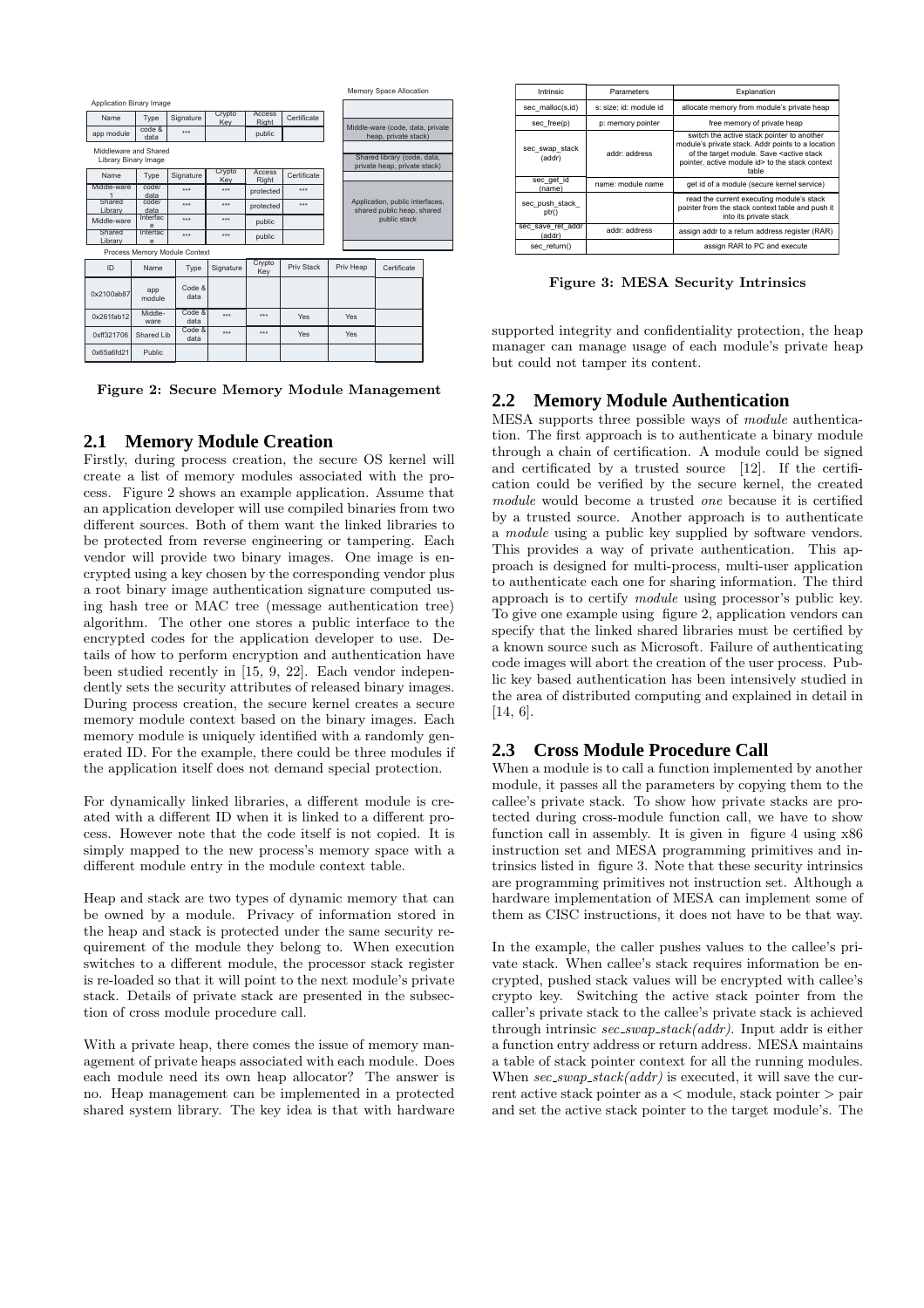

Figure 4: Cross Module Function Call



Figure 5: Snapshot of stack after execution of Code

snapshot of the caller and callee stack after the execution of the code is illustrated in figure 3. It is important to note that MESA protects against tamper on the target module's stack by only allowing values to be pushed to other module's stack. A module can not modify another module's stack pointer context because only the owner module can save the active stack pointer as its stack pointer context according to the definition of sec\_swap\_stack. Explicitly assigning values to the active stack pointer owned by a different module is prohibited by MESA.

# **3. ARCHITECTURE SUPPORT FOR HIGH PERFORMANCE MESA**

This section discusses architecture features for supporting MESA. Inside a typical secure processor, we added a few security features at the micro-architectural level which incorporates encryption schemes as well as integrity protection schemes. Hardware enabled protection on integrity and confidentiality has been sufficiently studied in [15, 9, 22]. In addition to the architecture components necessary for integrity and confidentiality protection, we introduced new micro-architecture components for the MESA including a Security Attribute Table (SAT), an Access Control Mechanism (ACM), and OTP sequence Number Prediction sup-



Figure 6: SAT (security attribute table) and TLB

port. New system features are also proposed to cope with the new security architecture to manage the secure architecture asset.

# **3.1 Security Attribute Table**

Secure memory module management lies at the heart of MESA. The secure OS kernel keeps track of a list of memory modules used by a application. Security attributes of frequently accessed secure memory modules are cached on-chip in a structure called SAT (security attribute table). Figure 6 shows the structure of SAT attached to TLB for instruction or data. Each entry caches a set of security attributes associated with a secure memory module. The Encryption key of each SAT entry is used to decrypt or encrypt information stored in the memory module. The secure kernel uses intrinsic  $sec\_SATld (addr)$  to load security attributes from the memory module context stored in memory to the SAT. The Encryption keys in the memory module context are encrypted using processor's public key. The secure processor will extract the keys from the process's memory module context when they are loaded into SAT.

A secure memory module could be bound to one or many virtual memory pages of a user process. When the entire user virtual memory space is bound to only one secure memory module, the model is equivalent to a process-centric security model. As figure 6 shows, each TLB entry contains an index to SAT for retrieving the security attributes of the corresponding memory page. During context switches, the secure kernel authenticates the process's memory module context first, then load security attributes into the SAT. The SAT is accessed for each external memory access. For a load operation, if a cache miss occurs, data in the external memory will be brought into the cache, decrypted using the encryption key in the SAT and its integrity verified against the root authentication signature also stored in the SAT using hash tree [9] or MAC tree [1]. On-chip caches store and maintain only plaintext data. The SAT is also accessed when data is to be evicted from the on-chip caches. The evicted data will be encrypted using keys store in the SAT and a new root signature is computed.

If the required security attributes could not be found in the SAT, a SAT miss fault is triggered and the secure kernel would take over. First, the secure kernel would flush the cache, then load the required security attributes into the SAT. The SAT indexes stored in the TLB are also updated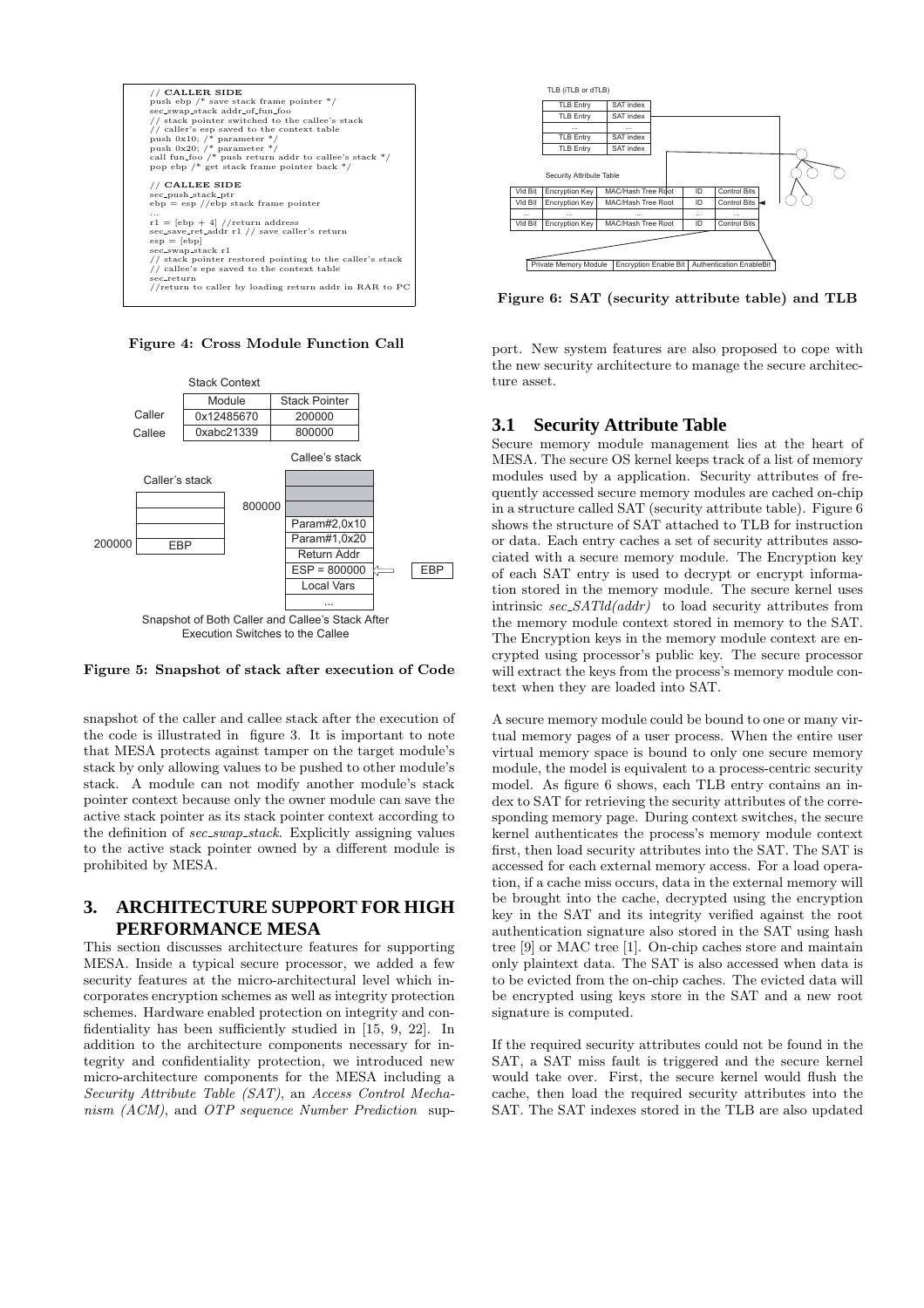

Figure 7: Information Security Monitor

accordingly. A SAT miss is expected to happen very rarely. It is at user's control to choose the right number of protected memory modules so that SAT miss can be completely eliminated. For example, if there are 8 SAT entries supported in hardware, it means that at most 8 protected domains can be executed without causing SAT misses. This should be more than enough because the chance of finding programs from 8 different sources in the same application's virtual space is extremely low. Although it is possible, but not recommended to protect programs from the same vendor in different memory modules. Performance wise, vendors should always minimize SAT entry usage by packaging all the data and codes that require protection together.

Figure 6 assumes a virtually indexed cache. For physical address tagged cache, an inverse translation table is needed.

#### **3.2 Access Control Mechanism**

Efficient hardware supported access control plays a key role for protecting memory modules from being accessed by untrusted software components. It is important to point out that encryption of a software component or memory module does not mean that it can be trusted. A hacker can encrypt a malicious library and have the OS to load it into an application's virtual space. The encrypted malicious library despite encrypted can illegally access confidential data deemed to be accessed by only the application program.

Access control is achieved through an access monitoring mechanism shown in figure 7. The proposed architecture protects confidential information of a protected memory module from being accessed by un-trusted codes with minimal impact on performance.

To minimize performance impact of access control on memory accesses, the proposed architecture conducts checking on access violation in parallel with storing information into the cache, thus incurs almost no performance loss. As shown in figure 7, there is an access control bit map (ACBM) where



Figure 8: Security Speculative Execution

| $r2 \leq$ memory address 11<br>$r3 = r2 + 100$ |
|------------------------------------------------|
|------------------------------------------------|

Figure 9: Example of Access Control Speculative Execution

each bit corresponds to a L1 cache line. Each bit of ACBM denotes whether the stored data in the associated L1 cache line has passed access control security checking. When data is written to a cache line, the bit will be clear. When access control reports no violation, the bit will be set. To guarantee that a protected memory module is not updated by instructions who do not have write access right, cache lines with clear bits in ACBM are inhibited from being written back to L2 or the external memory. If an access violation is detected, the proposed access control mechanism will raise an access control exception. To support precise interrupts on access control exception, write instructions are not to allowed to retire before access control checking is completed. After the access monitor finishes checking on a memory access, it will send the result to the memory unit so that the waiting memory write can be retired.

On the performance side, access control requires only one TLB access, one SAC access, and simple comparisons. It can be completed in 2 CPU cycles with SAC access and comparison combined into one cycle considering SAC is accessed through index. Furthermore, to minimize any potential impact on performance, a speculative execution mechanism is proposed to allow processor pipeline to read unchecked data stored in the L1 cache.

We explain the Speculative Execution Mechanism using the short code sequence in figure 9 as example. Assume that data in r1 is stored to L1 cache and when the second instruction tries to read the data, access control has not been finished. In this case, the data is allowed to be loaded and used. But the instruction in the RUU will be tagged with status specifying that it is using data that has not completed its access control checking, furthermore, the read access itself has not passed access control checking. Later, when the access monitor completes checking of the fetched data (whether the fetched data is allowed to be written to the cache line by the previous write), it will forward the result to the RUU and the status will be changed to the situation that only the read access itself has not passed access con-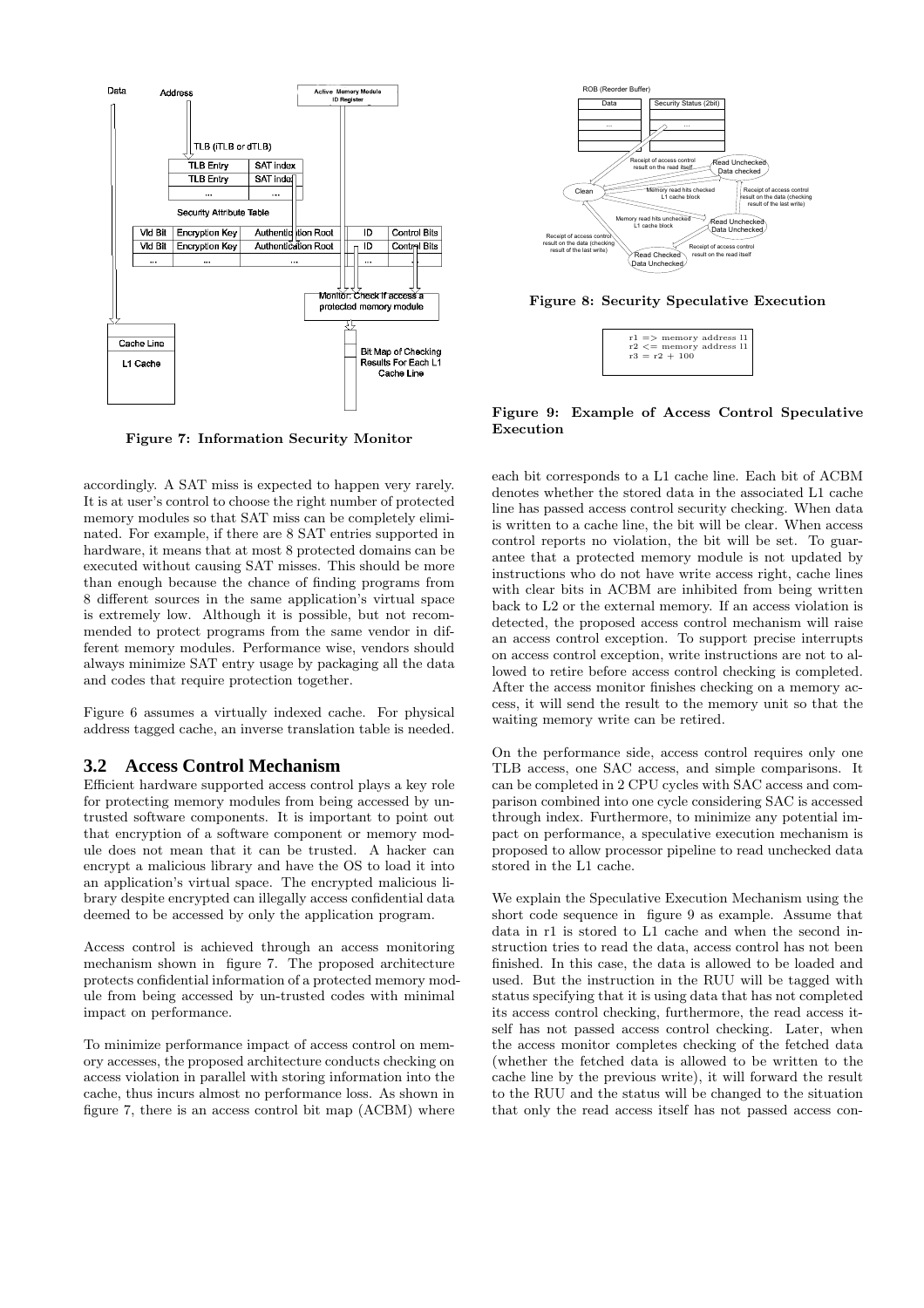

Figure 11: Generate OTP for a Cache Line Using SHA256

trol checking yet. When result of checking on the read itself (whether the program is allowed to read the cache line) is returned, the status will be marked as clean, meaning it can be retired after completion. Since access control checking takes only 2 cycles, assuming 1 cycle L1 access latency, in ideal case, checking result of the fetched data will be available right after the data is loaded into r2. One cycle later, result on checking the read itself will also be available.

#### **3.3 One-Time-Pad (OTP) Prediction**

One time pad based protection schemes have been proposed recently to address the latency overhead associated with confidentiality protection of program and data  $[22, 23]$ <sup>1</sup>. Figure 10 shows the difference between regular block cipher based protection and OTP based protection. OTP based approaches reduces the overall data fetch latency by parallelizing OTP generation and data block fetch from the main memory. However, OTP based schemes are vulnerable to potential known plain-text attacks if the same seed is used repeatedly for the same cache line size memory block. To solve this problem, a sequence number is associated with each cache line size data memory block. The sequence number is initialized to a random secret value and encrypted when it is stored in the main memory. Each time, a dirty cache line is to be evicted from the processor cache, its associated sequence number is incremented, and the new sequence number is used to generate a OTP for encrypting the evicted data. Next time, when the data is fetched again into the processor, its associated sequence number has to be either cached inside the processor, or fetched from the memory, decrypted, and then used to generate the OTP for decryption.

OTP based schemes reduce latency only when the associated sequence number is cached on-chip. There are two conventional techniques to improve hit rate of OTP caching. First,



Figure 12: OTP Prediction

a bigger or high associativity sequence number cache can be used with the cost of more chip area. Second, using sequence number pre-fetch to exploit the spacial locality of memory access. In this paper, we propose a third technique, sequence number prediction for reducing the overall latency of fetching encrypted data from memory. Sequence number prediction is based on the observation, 1) a pipelined decryption engine often stays idle when waiting for missing sequence number been fetched from the memory; 2) during the whole life a physical memory page is bound to a virtual memory page, many of its cache line size memory blocks are only updated very few times. Our profiling study on SPEC benchmarks indicate that many memory blocks are updated very few times during the whole process lifetime. The means that for a cache line that misses sequence number cache, its sequence number is very likely within a small range of the first time initialized random sequence number. The kinds of data that most likely to be updated rarely are constant values, constant strings, data structures that are initialized only when program starts. Sequence number of non-constant data may also exhibit predictability if the data is not dirty evicted from the L2 too frequently. To exploit this fact, we designed a OTP prediction technique shown in figure 12.

First, there is a root OTP sequence number assigned to each virtual memory page. This root OTP sequence number is initialized by a hardware random number generator each time the virtual page is mapped to a physical memory page. The root OTP sequence number is a secret not accessible by software. All memory blocks of the same page use the same root OTP sequence number as their initial value. Each time, a dirty block is evicted from the processor, its sequence number will be incremented. When a sequence number is evicted from the processor, it will be encrypted using AES encryption scheme [8]. Secondly, the decryption engine is pipelined and it stores decryption (OTP) requests in two queues, hit queue and prediction queue. When a missing cache block has its sequence found in the sequence number cache, its address and the sequence number will be inserted to the hit queue. When a missing cache block also misses

<sup>&</sup>lt;sup>1</sup>As pointed in [1], all the proposed OTP based schemes so far are not true OTP in the sense OTP used by security community. They can be best described as OTP like.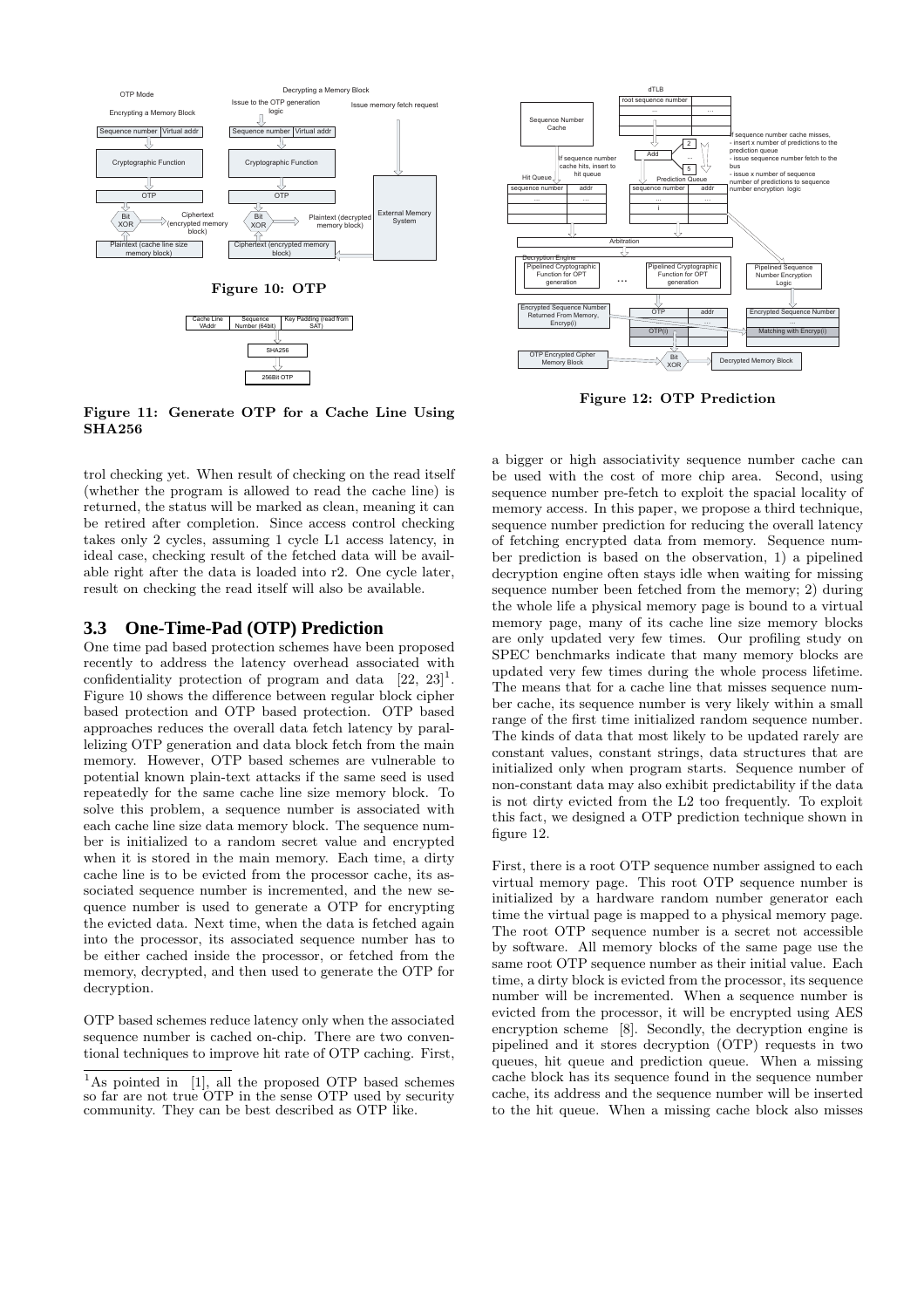the sequence number cache, the prediction logic will take the root OTP sequence number associated with the virtual page, and inserts a few sequence number guesses into the prediction queue. The hit queue has higher priority than the prediction queue. In each fetch cycle, the decryption engine will try to fetch the next request from the hit queue first. Only when the hit queue is empty, the engine will fetch from the prediction queue. As shown in the figure, the design supports potential multiple OTP generation pipelines. However, in this paper, we assume that there is only one available for decrypting fetched memory blocks.

There is a concern about OTP prediction performance over a large time window of execution. It is reasonable to suspect that prediction rate may drop as more data is updated. To address this issue, a dynamic prediction rate tracking and sequence number reset mechanism is proposed. The purpose of this mechanism is to find out virtual pages with low prediction rate caused by frequent memory updates and reset the page root sequence number to a new value so that high prediction rate can be restored.

Prediction tracking is performed in hardware using a scheme described as follows. There is a 16 bit prediction history value (PHV) associated with each virtual page. The PHV records hit or miss of the last 16 sequence number prediction on blocks of the associated page. Each time a data block is loaded from memory, the PHV of that page is shifted to left by 1 and ORed with the result of prediction represented by a single bit (e.g., 1 denotes miss and 0 denotes hit). When the total number of miss predictions of the last 16 predictions is greater than a threshold, the root sequence number associated with that page will be reset to a new randomly generated number. After reset, blocks of the involved page will use this new number for OTP generation next time when it is evicted from the L2. Figure 13 lists the operations of OTP prediction and sequence number reset in pseudo code.

One basic function required by the pseudo-code is the ability to test whether a sequence number used by a memory block starts counting from the current root sequence number. Note that this function does not have to be 100% accurate because a wrong test result will only cause reset of the memory block's sequence number. A simple implementation is, after a sequence number is incremented, it is Bit XORed with the current root sequence number and a simple CRC is calculated using the result of XOR. This simple CRC is stored in pair together with the sequence number. To decide whether a sequence number starts counting from the current root sequence number, the sequence number is XORed with the current root, and a CRC is generated and matched with the one stored in memory. If they do not match, the sequence number is considered starting count from an old root sequence number. This checking is done every time before a sequence is to be incremented. If a mismatch is detected, the block will reset its sequence number to the current root sequence number.

It is important to point out that predictability of the sequence number does not mean that it is not secure. The sequence number is predictable by the secure processor does not suggest that it can also be predicted by hackers. The root sequence number for each page is randomly initial-



#### Figure 13: OTP Prediction and Sequence Number Prediction

ized. Each time when the sequence number associated with a memory block (including the root sequence number itself) is stored to memory, it is encrypted using AES encryption standard [8]. Furthermore, even a hacker knows the OTP of a particular memory block, it does not tell any information about the sequence number or OTPs of other blocks on the same page. The security requirement that each time an evicted L2 block is encrypted using a different non-predictable OTP is maintained.

# **3.4 Integrity Protection Under MESA**

The existing integrity protection schemes for secure processor architectures are based on the construction of an m-ary hash/MACtree. Under the memory centric mode in which information within a process space is usually encrypted by multiple encryption keys,the original schemes of hash tree or MAC (message authentication code) tree based memory authentication cannot be directly applied [9]. Consequently, we generalized the integrity protection tree structure. We first protect individual memory module with their own hash/MAC tree, and then, a new hash/MAC tree is constructed on top of it, as shown in figure 14. In figure 14, a leaf node represents an individual integrity code and each internal node denotes a MAC of all the children nodes. All the nodes of integrity trees are securely stored in the ex-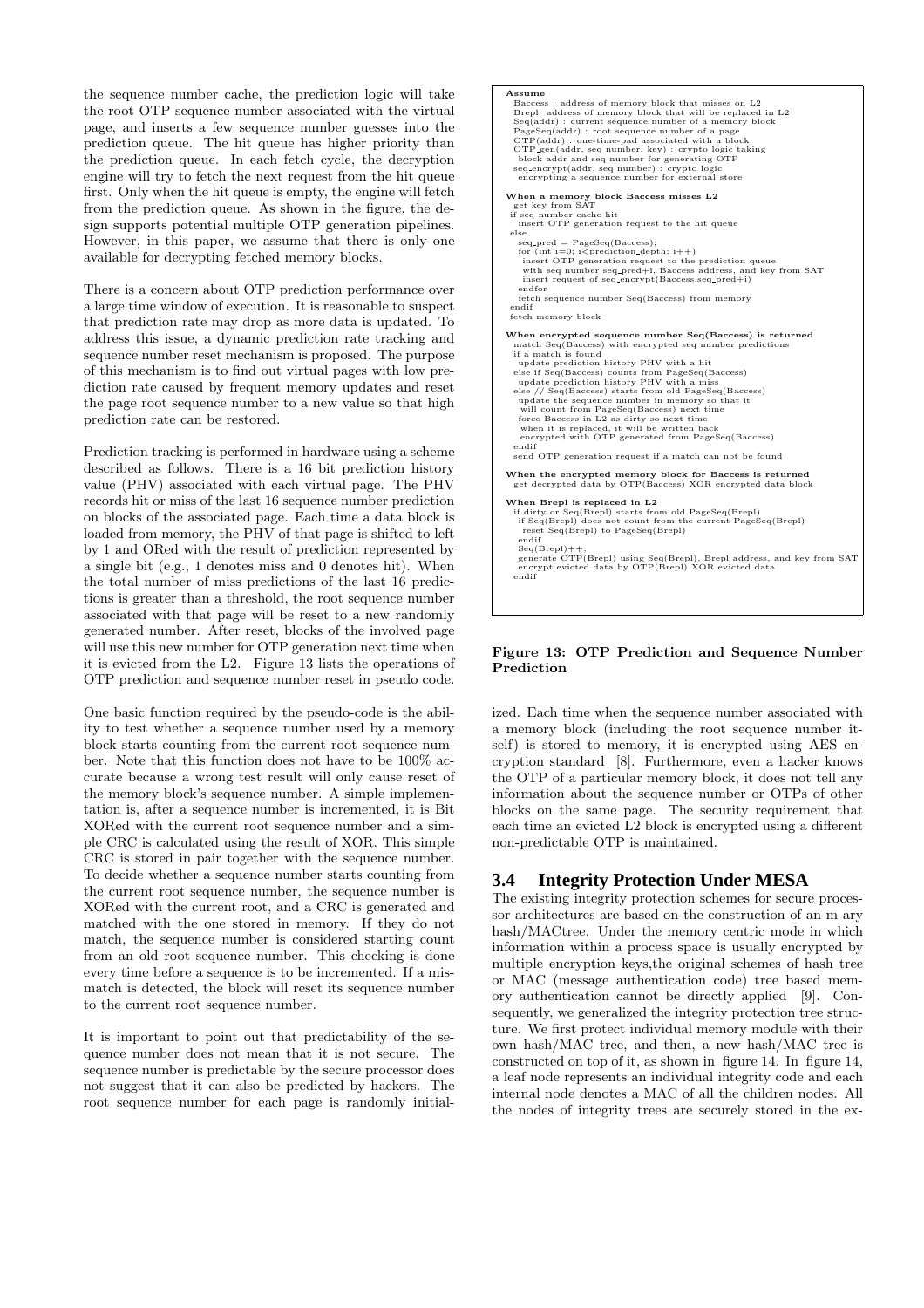

Figure 14: Layered MAC Tree for Memory Integrity Verification

ternal RAM. To speed up integrity verification, frequently accessed nodes of the MAC tree are cached on-chip. When a new cache line size block of data/instructions is fetched, the secure processor verifies its integrity by inserting it into the MAC tree. Starting from the bottom of the tree, recursively, a new MAC is computed and compared with the internal MAC tree node. The MAC tree is updated when a dirty cache line is evicted from the secure processor. The secure processor can automatically determine the memory locations of MAC tree nodes and fetch them automatically during integrity check if they are needed. Root of the MAC tree is preserved securely when a process is swapped out of the processor pipeline. MESA uses authentication speculative execution  $[15, 1, 20]$ . In authentication speculative execution, decrypted instructions are allowed to be issued and executed before the result of integrity verification is determined. Similar to access control speculative execution, instructions using data that has not passed integrity check can not be retired. In [20], a detailed scheme of authentication speculative execution is described.

### **4. PERFORMANCE EVALUATION**

The purpose of performance evaluation is to show that access control does not incur significantly more performance overhead over protection without it. Furthermore, we want to study the potential performance advantages of OTP prediction. A cycle-accurate processor architecture is used for detailed performance evaluation.

#### **4.1 Simulation Framework**

Our simulation framework is based on SimpleScalar [5] running SPEC2000 integer and FP benchmarks compiled with -O3 option. We implemented architecture support for access control and OTP prediction over SimpleScalar's out of order Alpha processor simulator. We also integrated a more accurate DRAM model [11] to improve the system memory modelling, in which back conflicts, page miss, row miss, page miss are all modelled following the PC SDRAM specification. The architectural parameters used for performance evaluation are listed in table 1. We used pipelined OTP decryption and encryption engines. SHA-256 [18] has 64 rounds and each round is performed in one pipeline stage. With 1.0 GHz processor core clock rate, each round can be completed in two core clock cycles, giving a total SHA-256 based OTP generation latency of 128 cycles or 128ns under 1.0 GHz core clock speed. Under this pipelined design, a new

| Parameters                        | Values                                       |
|-----------------------------------|----------------------------------------------|
| Fetch/Decode width                | 8                                            |
| Issue/Commit width                | 8                                            |
| $L1$ I-Cache                      | DM, 8KB, 32B line                            |
| $L1$ D-Cache                      | DM, 8KB, 32B line                            |
| L2 Cache                          | 4way, Unified, 32B line, write back cache    |
|                                   | 256KB and 2M                                 |
| $L1/L2$ Latency                   | $1$ cycle / 6 cycles (256KB), 12 cycles (2M) |
| $I-TLB$                           | 4-way, 256 entries                           |
| $D-TLB$                           | 4-way, 256 entries                           |
| Memory Bus                        | 200MHz, 8B wide                              |
| SHA-256 latency                   | 64 stages, 2 cycle each, 128ns total         |
| AES latency                       | 120ns                                        |
| Access Control Monitoring latency | 2 cycle                                      |
| Sequence number cache size        | 4KB, 8KB, 32KB                               |
| Prediction history window         | 16bit                                        |
| Prediction range                  | 4                                            |

Table 1: Processor model parameters



decryption request can be issued every two clock cycles. To model OTP prediction faithfully, we added a memory profiling support to SimpleScalar that keeps track important memory information for evaluating OTP prediction, such as number of times a memory block is evicted from L2 cache, sequence number allocated to each virtual page, and etc. Each benchmark is fast-forwarded according to SimPoint's suggestion [19] then simulated for 400M instructions in performance mode. During fast-forwarding, L1 cache, L2cache , sequence number cache prediction mechanism are also simulated. The profiled memory status is also update during fast-forwarding. To study sensitivity of OTP prediction to execution time, we also run each benchmark in a simplified mode that simulates the memory hierarchy and OTP prediction using 8 billion instructions. Other OTP prediction related parameters are prediction history window, which is 16 bits. By default, the sequence number of each virtual page is reset if the number of prediction misses over the last 16 is greater than or equal to 12. Prediction range is the number of guesses generated for each missing sequence number.

Both SPEC2000 INT and FP benchmarks were used for our evaluation. We subset the simulations for those with high  $L2$  misses<sup>2</sup> as indicated in figure 15. All the benchmarks are simulated under the security setting that data confidentiality has to be protected.

### **4.2 Performance Analysis**

 $\rm{^2The}$  reason we did not choose facerec and lucas was because their absolute numbers of misses are low despite of their high miss rates.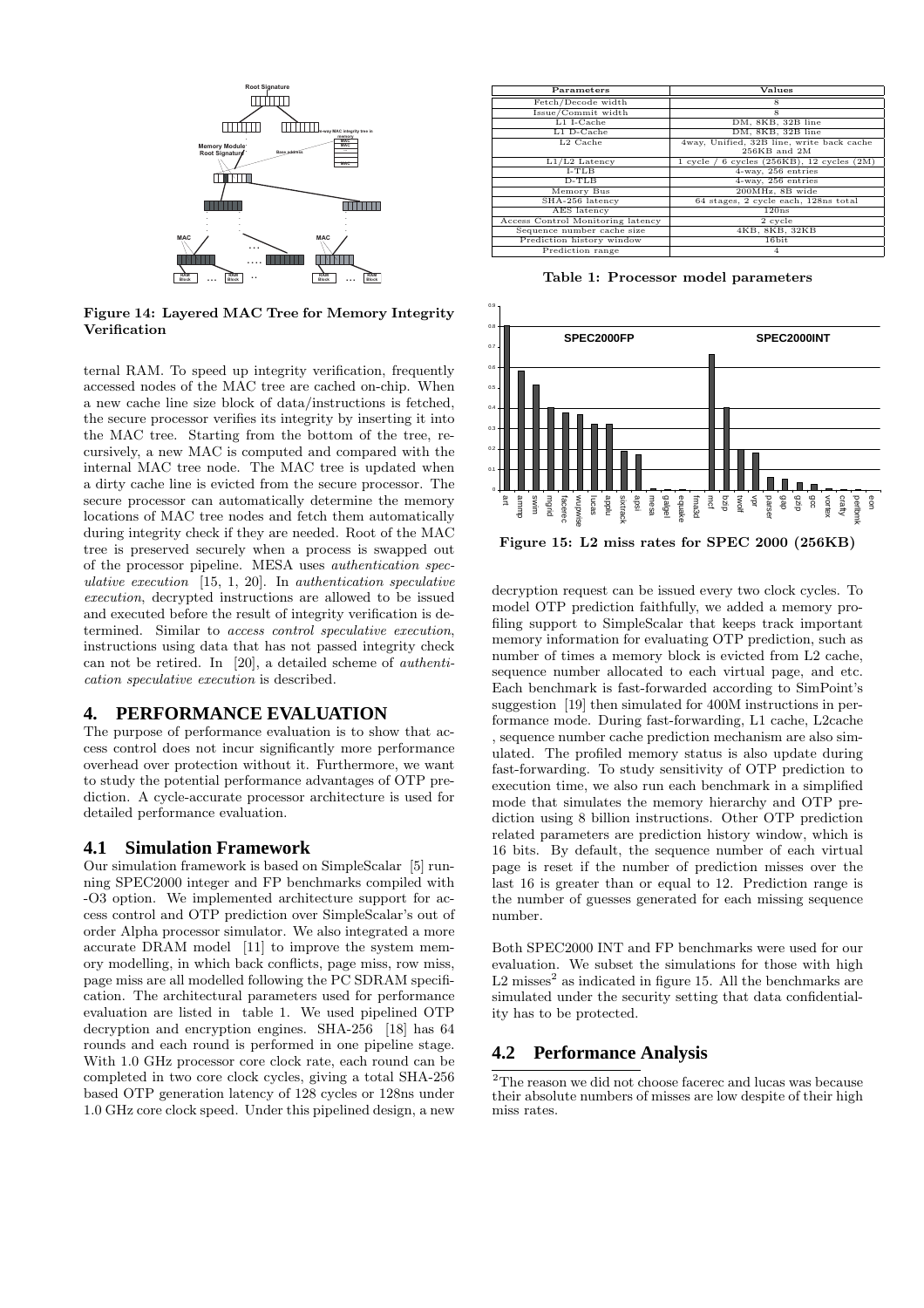

Figure 16: Normalized Performance of Sequence Number Prediction plus Sequence Number Cache vs. Sequence Number Cache Only

#### *4.2.1 Access control*

We simulated all the selected benchmarks with access control enabled. The access control monitor checks every data read/write from and to L1 cache and broadcasts the result after the checking is completed. Instructions reading L1 cache line with pending access control result are allowed to be issued and executed but can be only retired after the result is obtained. Using the proposed access control mechanism, our simulation result does not show performance changes for all the studied benchmarks. Two main possible reasons why the proposed access control does not impact on performance are, 1) it is conducted in parallel with L1 access and taking only very small number of cycles; 2) instructions are allowed to access and use data with pending access control result. Since access control checking is very fast and in parallel with L1 access, access control result is almost certainly ready when the instruction is completed and ready to be retired because there is only one more cycle delay on access control result of L1 read/write. This extra cycle can be tolerated by the access control speculative execution because instructions using either stored data from unchecked store or fetched data from unchecked read can be issued and executed at the same time. If execution of instructions using unchecked data takes at least one cycle to finish, which is certainly true, when the instruction is completed, access control checking result is also ready. Note that access control involves only L1 cache and its performance is not sensitive to cache sizes, L2 performance, and etc.

### *4.2.2 Performance improvement using OTP prediction*

Performance results under small L2 cache is critical because protection on data confidentiality is not only deemed for very high end machines but commodity platforms as well. Majority sold processors for regular users have L2 cache of only 256K or even less.

Figure 16 shows normalized IPC performance results of 4K sequence number cache vs. 4K sequence number cache with sequence number prediction. The IPC is normalized to a baseline of ideal situation that there is no miss of sequence number. This represents a perfect scenario that OTP generation for every fetched memory block can be parallelized



Figure 17: Normalized Performance of 4K,8K, and 32K Sequence Number Cache without Sequence Number Prediction

with memory access. As indicated by the results, OTP prediction improves performance for almost every simulated benchmark. The average improvement is about 11%. But for certain benchmarks, such as bzip2, mgrid, twolf, vpr, the improvement is in the range of 15-25%. The improvement is largely due to the increase of sequence number hit for fetching missed memory blocks.

To show that sequence number prediction improves performance even for relatively large sequence number caches, we did experiment using 8K and 32K sequence number caches and compare the results in figure 17. The results show that although increasing sequence number cache size can improve performance slightly, but the improvement is not proportional to the increase of sequence number cache size. One possible explanation is that for sequence number cache to perform well, is that the processor has to miss on the same memory block many times within a short time window before the sequence number is evicted from the sequence number cache. Due to the temporal locality and memory working set, a processor rarely repeats missing on the same memory block many times in a short time. This suggests that sequence number may have a very large secondary working set.

The slow improvement of sequence number hit rate under increase of sequence number cache suggests that a combination of sequence number prediction and a small sequence number cache is best for reducing sequence number misses. A small sequence number cache with relatively large cache line size can be used to capture spacial locality of L2 misses and repeated conflict misses, while sequence number prediction can be used to reduce misses on data blocks that are not frequently updated.

One parameter used for OTP prediction is prediction range, number of guesses inserted to the prediction queue of OTP generation engine. To study the effect of prediction range, we experimented 3 settings using 4 guesses, 7 guesses, and 10 guesses respectively. The result is shown in figure 18

The results show little difference over the three experimented settings. There is no significant trend of performance improvement using large number of guesses. In fact, per-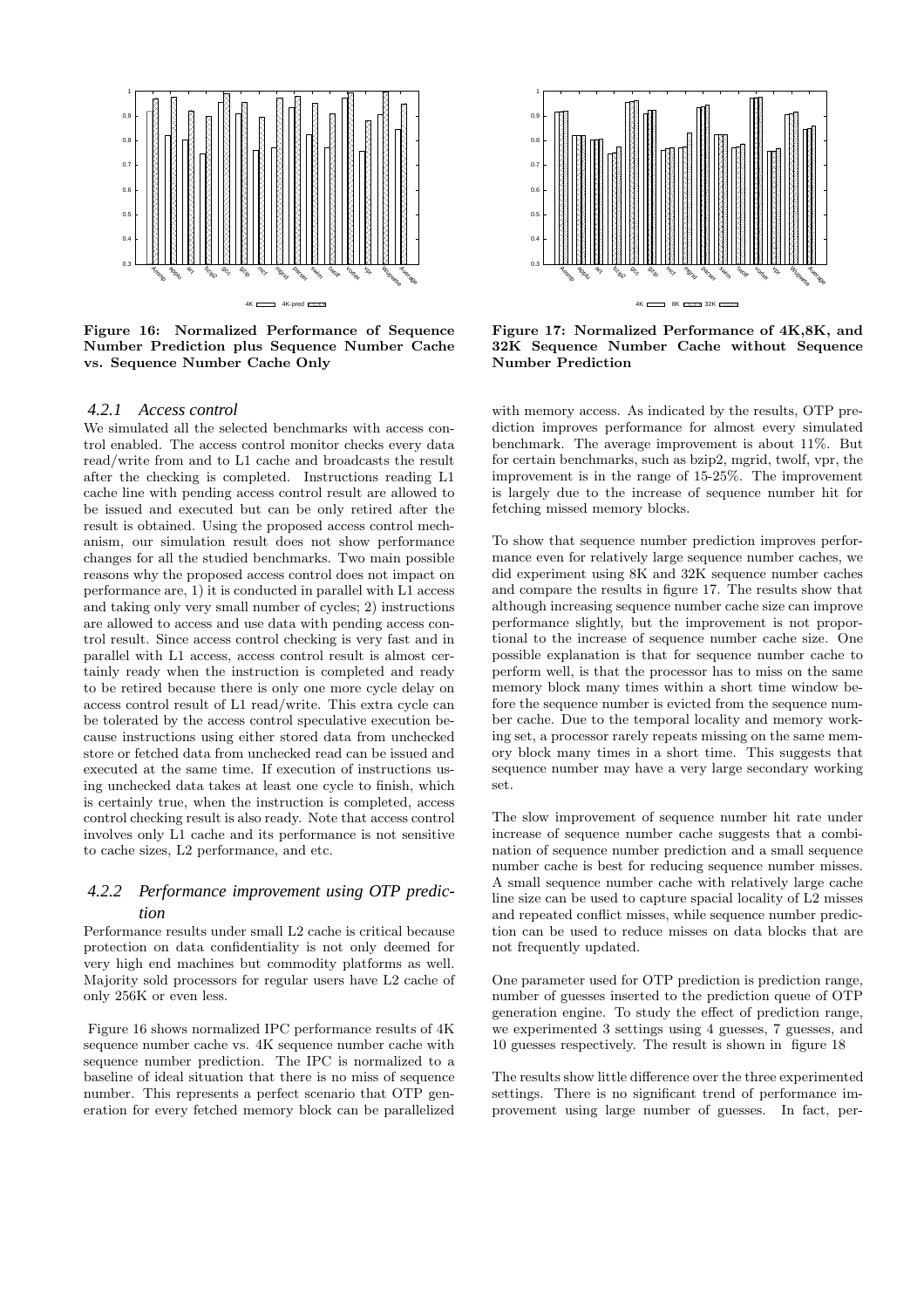

Figure 18: Normalized Performance Under 4, 7, and 10 Guesses For Each Missing Sequence Number



Figure 19: Overall OTP Hit Rate Across 8 Billion Instructions

formance of some benchmarks decreases slightly when too many guesses are generated. One explanation of why large number of guesses does not lead to improved performance is that it can generate overwhelming number of predictions and cause great resource contention on the OTP generation engine.

#### *4.2.3 OTP prediction over large execution time*

One concern about OTP prediction is that its performance may decrease over execution time. To answer this question, we simulated performance of OTP prediction over relatively large time window, 8 billion instructions under 256K L2. Since we suspected that OTP prediction performance over a large period may be affected by the sequence number reset threshold, we experimented two settings of reset threshold, called normal setting and aggressive setting. Under normal policy, sequence number associated with a virtual page is reset if twelve of the last sixteen predictions meet sequence number outside the prediction range. Under aggressive setting, threshold is set to eight instead of twelve.

Figure 19 shows the overall OTP hit rate for the two studied settings. First, the results indicate that OTP hit rate does not decrease over time. The overall hit rate is relatively high even after 8 billions of instructions are simulated. Figure 20 breaks the total number of hits under normal policy into three categories, 1)hit both, a sequence number that is in the



Figure 20: Breakdown of Contribution of Sequence Number Cache, and Sequence Number Prediction



Figure 21: Normalized Performance of Sequence Number Prediction plus Sequence Number Cache vs. Sequence Number Cache Only, 2M L2

sequence number cache and can be predicted; 2) prediction only, a sequence number that is missing in the sequence number cache, but can be predicted; 3) sequence cache only, sequence number can not be predicted but available in the cache. The result suggests that sequence number prediction makes a great contribution to improving the overall sequence number hit rate. Secondly, the results show that aggressive setting only improves the overall OTP hit rate slightly.

#### *4.2.4 Performance improvement on 2M L2*

We also evaluated sequence number prediction under large L2 cache size. Note that sequence number prediction is a technique for reducing latency of fetching OTP encrypted data from memory. If the application does not require a large memory throughput due to large size of L2, OTP prediction will not be expected to improve performance significantly. Many of the memory hungry SPEC2000 benchmarks (e.g., bzip2, mgrid, and mcf) under 256K L2 are no longer so under 2M L2 size because their entire working can be fit into a large 2M L2.

Figure 21 shows normalized performance results using 2M L2 cache under 4K sequence number cache and sequence number prediction. The performance is normalized to the baseline of ideal situation that there is no miss on sequence number. The averaged performance improvement is about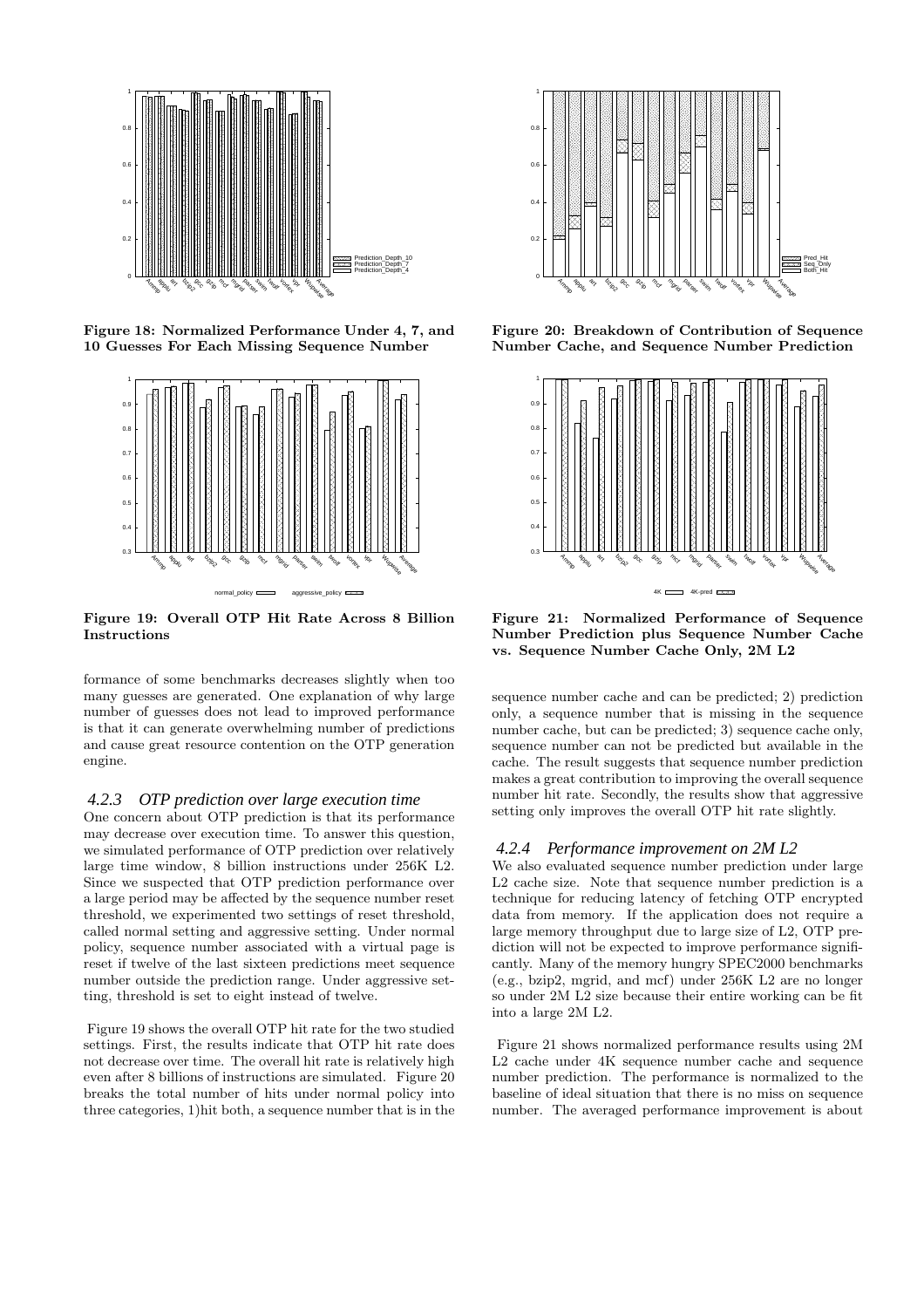Table 2: Tamper Resistant/Copy Protection System Comparison

| System                    | Confidentiality          | Cipher              | Access Control |
|---------------------------|--------------------------|---------------------|----------------|
| XOM [15]                  | whole process based      | triple-DES          | ΝA             |
| Aegis [9]                 | whole process based      | AES                 | <b>NA</b>      |
| MESA                      | fine grain               | OTP, OTP prediction | yes            |
| Yang, Zhang, and Gao [23] | whole process based      | DES based OTP       | ΝA             |
| Suh, etal [22]            | whole process based      | AES based OTP       | NA             |
| Zhang, Gupta [24]         | instruction slices based | block cipher        | NA             |



Figure 22: Percentage of Extra L2 Blocks That Have to Be Evicted Due to Sequence Number Reset, 256K  $L<sub>2</sub>$ 

5%. For some benchmarks, it is about 10%. The performance improvement is less than the situation of 256K L1 cache. One reason is that 2M is big enough to hold many benchmarks' working set, thus leave a small margin for improvement. Under 4K sequence number without prediction, the averaged IPC is almost 90% of the ideal scenario that assumes no miss of sequence number.

### *4.2.5 Memory Throughput overhead of OTP prediction*

Resetting the sequence number associated with each virtual page as the prediction rate goes down can improve future prediction on frequently evicted memory blocks, but may cause more demand on memory throughput because a nondirty L2 block of the same page has to be evicted if it is replaced by other memory block. Figure 22 shows the percentage of extra L2 blocks that have to be evicted due to resetting of sequence numbers under the two reset threshold settings (8 billion instructions). As shown by the result, the overhead is relatively small. Under the normal threshold setting, it is below 5%.

# **5. RELATED WORK**

Software protection and trusted computing are among the most important issues in the area of computer security, which have received extensive studies for years. Traditionally, the protections on software are provided through trusted operating systems. The operating systems implement certain mechanisms to ensure that the applications are cryptographically protected and the information spaces of different applications are isolated from one another. Consequently, the software protections are achieved since malicious applications will not be able to access to others without the permission of OS. The trusted computing is ensured as well since an application is protect from tampering from others by the underlying operating system. To improve the security model, some tamper resistant devices are embedded into computer architecture to ensure the loaded operating system is trusted. From there, a chain of trust applications are run, each depending on the underlying layer. A typical example of such computer architecture is the TCPA [2] architecture and the related operating system is known as NGSCB [4]. Another example based on the concept of virtual machine is Terra [10]. Although these systems provide authentication services and prevent simple tamper on the application, they are not designed for protection on software confidentiality. They may be used for digital right protection but it is unlikely that they can prevent physical based attack on copy protection and software confidentiality.

Nevertheless, as history indicated, to the issue of copy protection and software confidentiality, computer hackers/crackers tend to be well-knowledge, highly motivated, and sometimes well supported financially to crack a protected machine and its software. In many cases, the computing devices themselves can be in the hands of adversaries. Consequently, they can launch physical attacks which are even serious than the software based attacks prevented by the previous approaches. The instance of XBOX security key breaking is one such example [13]. This imposes additional challenges and traditional software protection approaches seem not sufficient to address the problem. As a result, new processor architecture, e.g. XOM and Aegis, has emerged, which protects trusted computing with architectural support. With the architectural support, an operating system, called XO-MOS [16], is proposed that is able to not only protected applications, but also provide most necessary services available in traditional OS. Another work by Shi et al. [20] proposes a technique for protection of memory integrity in Multiprocessor Systems. Table 2 compares some recently published systems designed for hardware based protection on software confidentiality.

Note that though traditional capability based systems such as Hydra and CAP have mechanisms to manage access on information, they are not the kind of tamper resistant systems that can prevent physical attacks on software integrity and confidentiality. The architecture and the associated OS we proposed is able to address high performance fine-grain protection on software confidentiality with the proposed access control and OTP prediction technique.

# **6. CONCLUSIONS**

This paper describes a high performance memory centric security system that protects software confidentiality using a novel one-time-pad (OTP) prediction technique. Different from the previous process-based tamper-resistant systems designed for the same purpose, the new system allows different software components to be selectively protected or separately protected based on different security requirements,